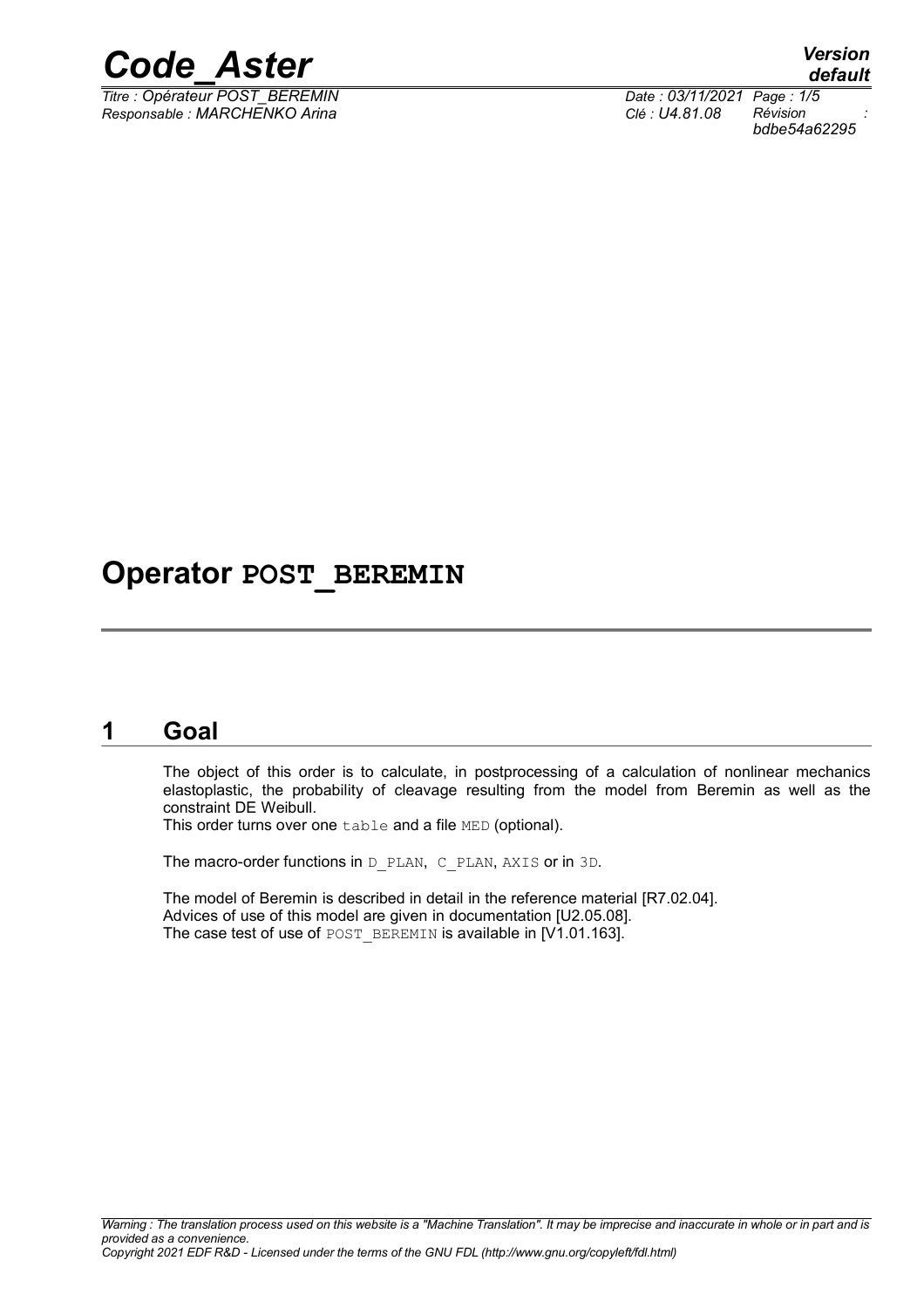**Code Aster** 

Titre : Opérateur POST\_BEREMIN<br>Responsable : MARCHENKO Arina

Date: 03/11/2021 Page: 2/5 Clé : U4.81.08 Révision bdbe54a62295

### **Contents**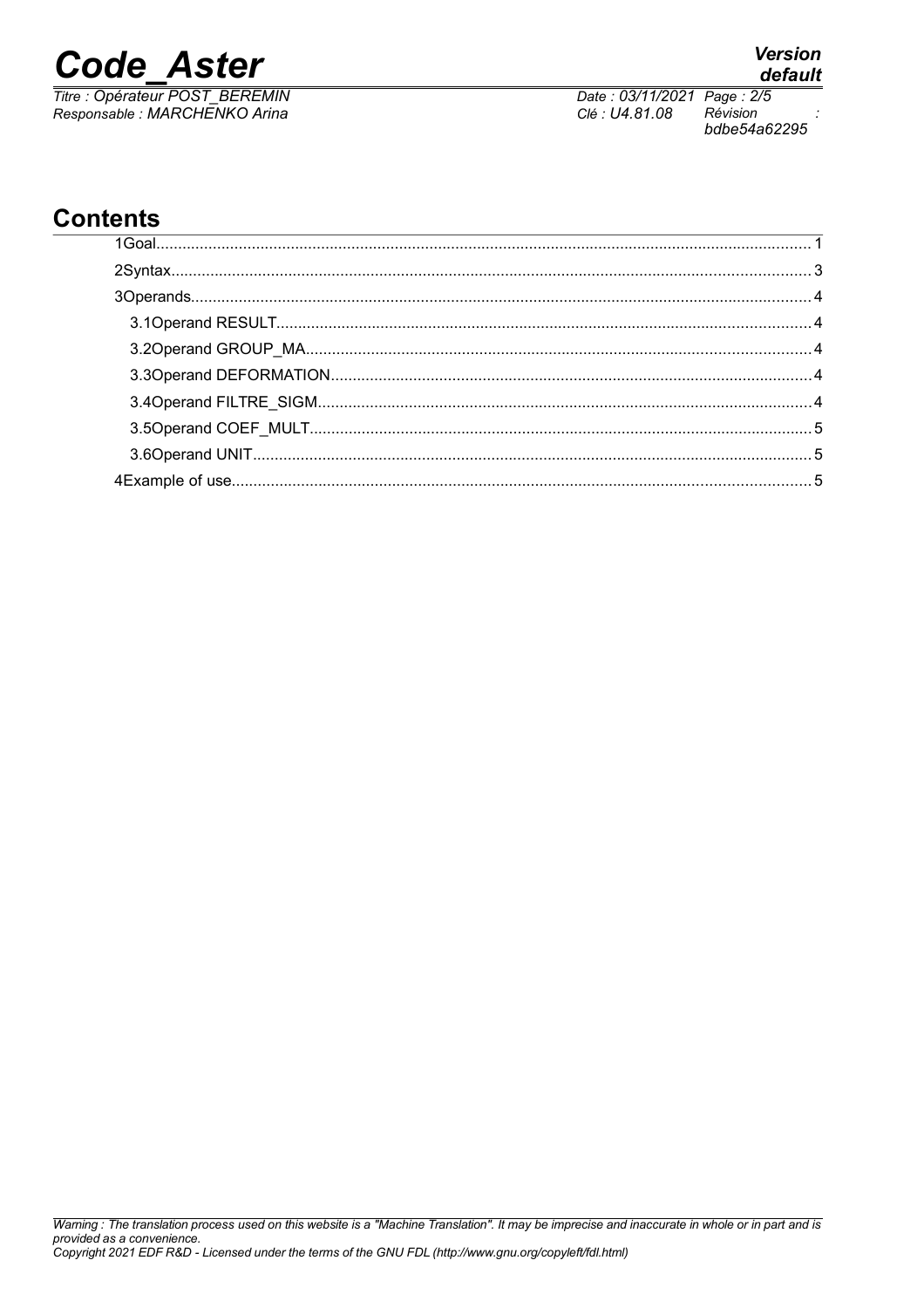# *Code\_Aster Version*

*Titre : Opérateur POST\_BEREMIN Date : 03/11/2021 Page : 3/5 Responsable : MARCHENKO Arina Clé : U4.81.08 Révision :*

*default*

*bdbe54a62295*

#### **2 Syntax**

| [table] = POST BEREMIN(<br>$\blacklozenge$ RESULT<br>$=$ resumeca, | [result]                                                  |                 |
|--------------------------------------------------------------------|-----------------------------------------------------------|-----------------|
| $\blacklozenge$ group ma                                           | group ma,<br>$=$                                          | [group ma]      |
| $\blacklozenge$ DEFORMATION =                                      | $\sqrt{SMLL'}$<br>'PETIT REAC',<br>'GDEF LOG',            | [DEFECT]        |
| ♦ FILTRE SIGM                                                      | $=$ / $\sqrt{S}$ SIGM ELGA $^{\prime}$ ,<br>'SIGM ELMOY', | [DEFECT]        |
| ♦ COEF MULT                                                        | coeff,<br>$=$ /<br>1.7                                    | [R]<br>[DEFECT] |
| ♦ UNIT                                                             | unit<br>$=$                                               | [I]             |
|                                                                    |                                                           |                 |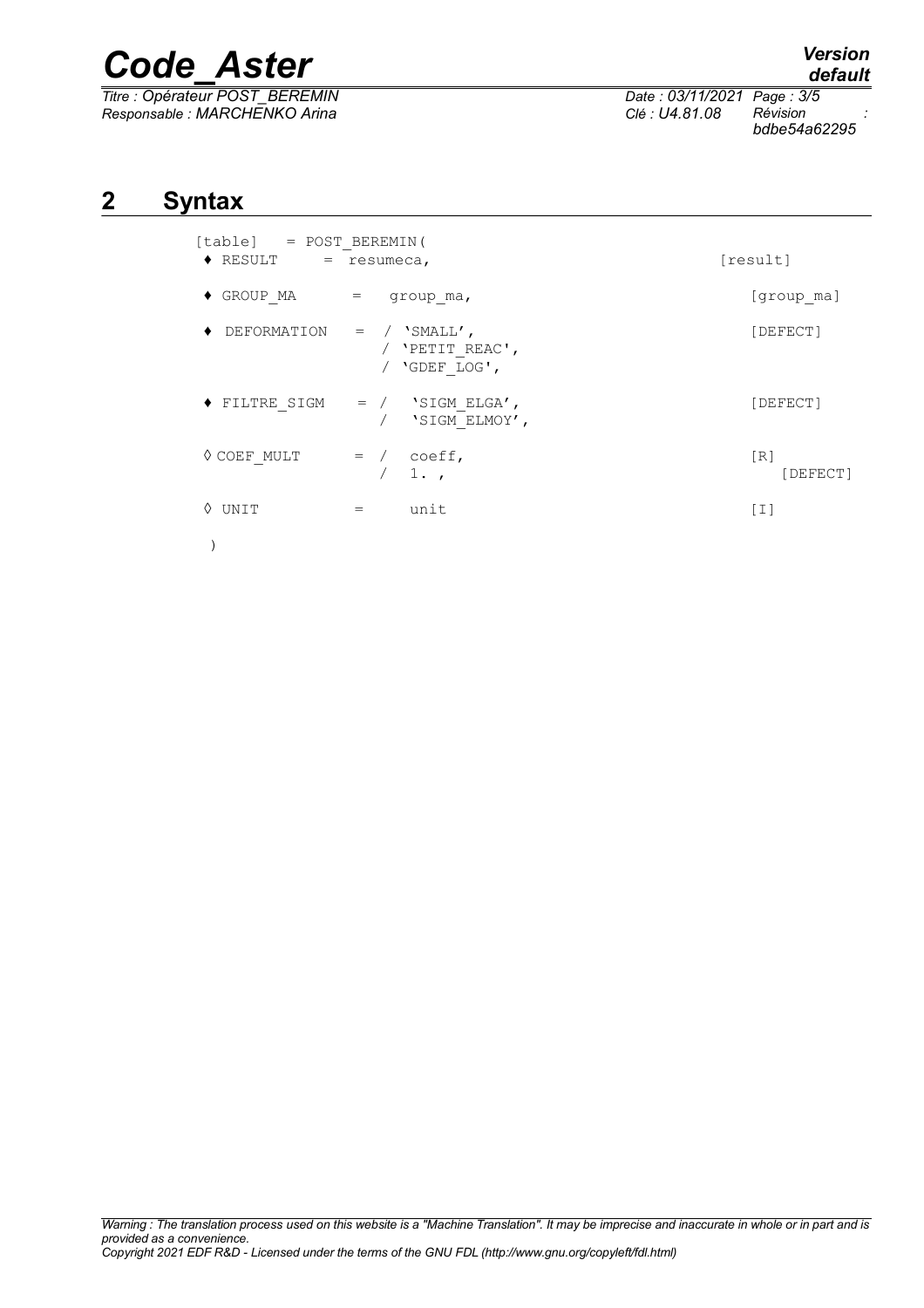# *Code\_Aster Version*

*Titre : Opérateur POST\_BEREMIN Date : 03/11/2021 Page : 4/5 Responsable : MARCHENKO Arina Clé : U4.81.08 Révision :*

### **3 Operands**

#### **3.1 Operand RESULT**

RESULT = resumeca,  $[result]$ 

Indicate the result of the mechanical calculation for which one calculates the sizes of Beremin (forced of Weibull and probability of rupture).

#### **3.2 Operand GROUP\_MA**

GROUP MA = group ma,  $[\text{group mal}]$ 

Indicate LE field of the model on which the calculation of the sizes of Beremin will be carried out. Let us note that only one group of mesh is authorized.

#### **3.3 Operand DEFORMATION**

 ♦ DEFORMATION = / 'SMALL', [DEFECT] / 'PETIT\_REAC', / 'GDEF\_LOG',

DefinedT assumptions for the calculation of the deformations. For more precise details on the formalisms of deformations, to see the paragraph DEFORMATION of [U4.51.11].

- In small deformations (DEFORMATION = 'PETIT' or DEFORMATION = 'PETIT\_REAC'), calculation is carried out starting from the stress field of Cauchy SIEF\_ELGA
- EN great deformations logarithmic curves (DEFORMATION = GDEF\_LOG), calculation is carried out starting from the specific stress field *T* near to the constraint of Kirchhoff defined in space logarithmic curve [R5.03.24].

*Notice 1 : in great multiplicative deformations (DEFORMATION = 'SIMO\_MIEHE'), macRO-order is not available.* 

*Notice 2 : to minimize the effects related to the incompressibility (voluminal blocking in pressure in particular) it is from now on possible to carry out postprocessings of breaking process of cleavage with the elements incompressible (GRAD\_INCO) with POST\_BEREMIN.*

#### **3.4 Operand FILTRE\_SIGM**

◆ FILTRE SIGM = / 'SIGM\_ELGA', [DEFECT]

The elementary fields of the constraints are used in their representations at the points of Gauss.

/ 'SIGM\_ELMOY',

The elementary fields of the constraints are determined starting from the simple arithmetic mean of the constraints in each mesh.

*Note: for POST\_ELEM, Lbe elementary fields of the constraints are given from the average balanced by the weights of Gauss.* 

*default*

*bdbe54a62295*